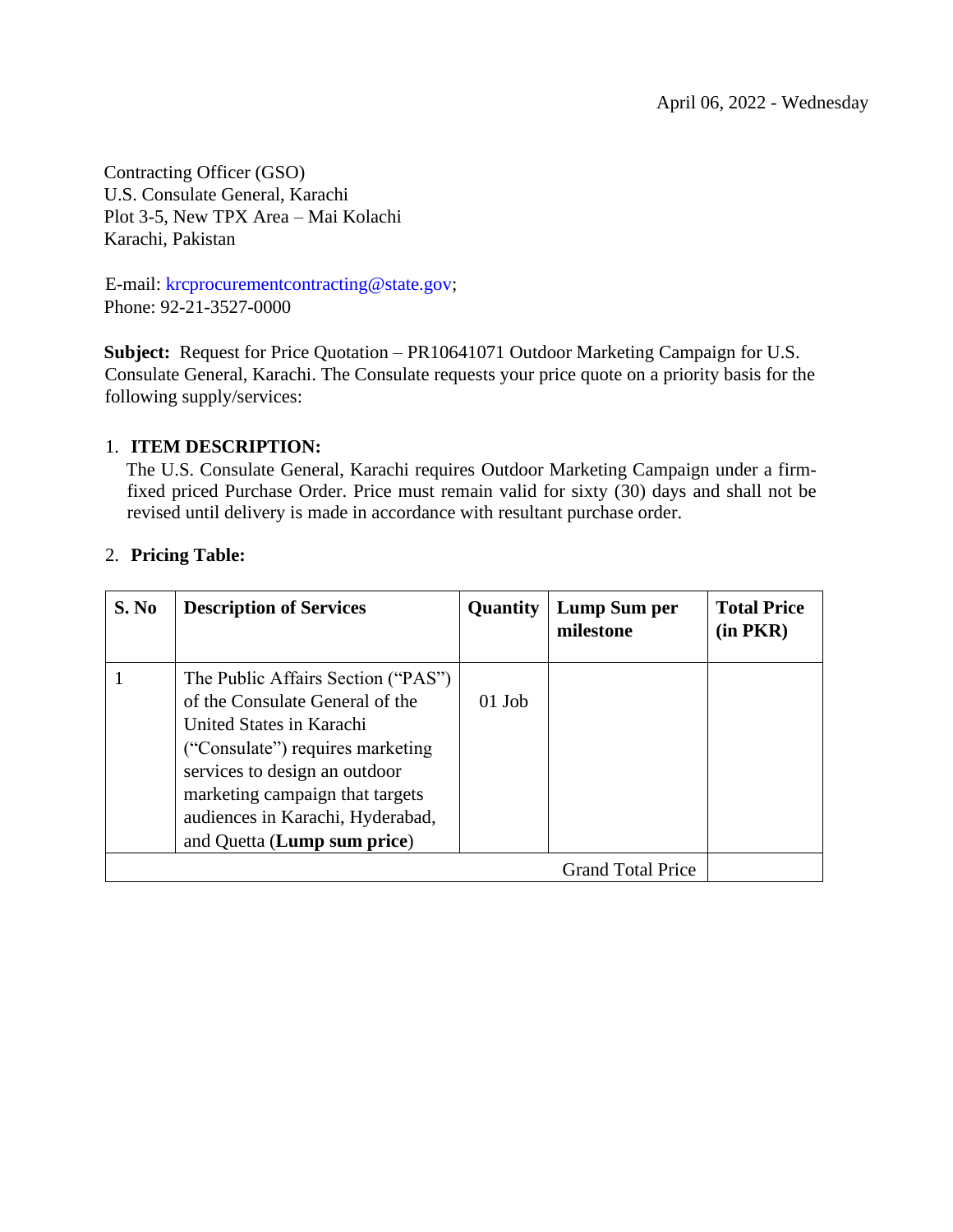### 3. **SCOPE OF WORK:**

### **U.S. Consulate Karachi Public Affairs Section Statement of Work: Outdoor Marketing Campaign**

#### **Service description:**

#### **Analyze first and then develop the plan**

The Public Affairs Section ("PAS") of the Consulate General of the United States in Karachi ("Consulate") requires marketing services to design an outdoor marketing campaign that targets audiences in Karachi, Hyderabad, and Quetta. The selected firm will (1) analyze the current PAS outreach efforts and determine an outdoor platform strategy to increase awareness of U.S. efforts and advance the mutual U.S.-Pakistan relationship, (2) identify key public locations in Karachi, Hyderabad, and Quetta to reach the broadest audience, (3) create a 12-month outdoor marking plan that will communicate the positive aspects of U.S.-Pakistan bilateral cooperation, and (4) pilot and measure impact in one target location in Karachi that inculcates awareness among at least 500 young adults (age 18-35) about the constructive impact of U.S. initiatives on health, welfare, and security in Pakistan.

#### **Award Magnitude:** USD 20,000 – USD 23,000.00

#### **Objective**

PAS seeks a contractor to create an innovative outdoor marketing plan ("plan") that broadens current outreach to include the breadth of the bilateral U.S.-Pakistan relationship and the beneficial impact of U.S.-funded support and initiatives on the health, welfare, and security of Pakistan. The selected firm will develop a 12-month plan that can be used by PAS to increase knowledge in the metropolitan areas of Karachi, Hyderabad, and Quetta of the United States as a dedicated partner to Pakistan. Examples include, but are not restricted to:

USAID development, health and education projects; women's empowerment; COVID vaccine donations; cultural heritage preservation;  $75<sup>th</sup>$  anniversary of bilateral relations; overall statistics of the support given to Pakistan; or other U.S. Consulate and USAID initiatives as appropriate.

The plan should include a timeline and roadmap that explains target audience, brand narrative, messages/copy, graphics and design, placement, and timeline. The selected firm will implement a pilot in a target area of Karachi to test the concept and measure to what extent the target audience notices, understands, and remembers the message. The plan should be revised based on the pilot results to ensure maximum messaging stick among target audiences. The final plan and pilot results will serve as the basis for PAS to move forward with implementation.

#### **Project Management:**

• Develop a marketing plan and brand strategy to align with Consulate business objectives.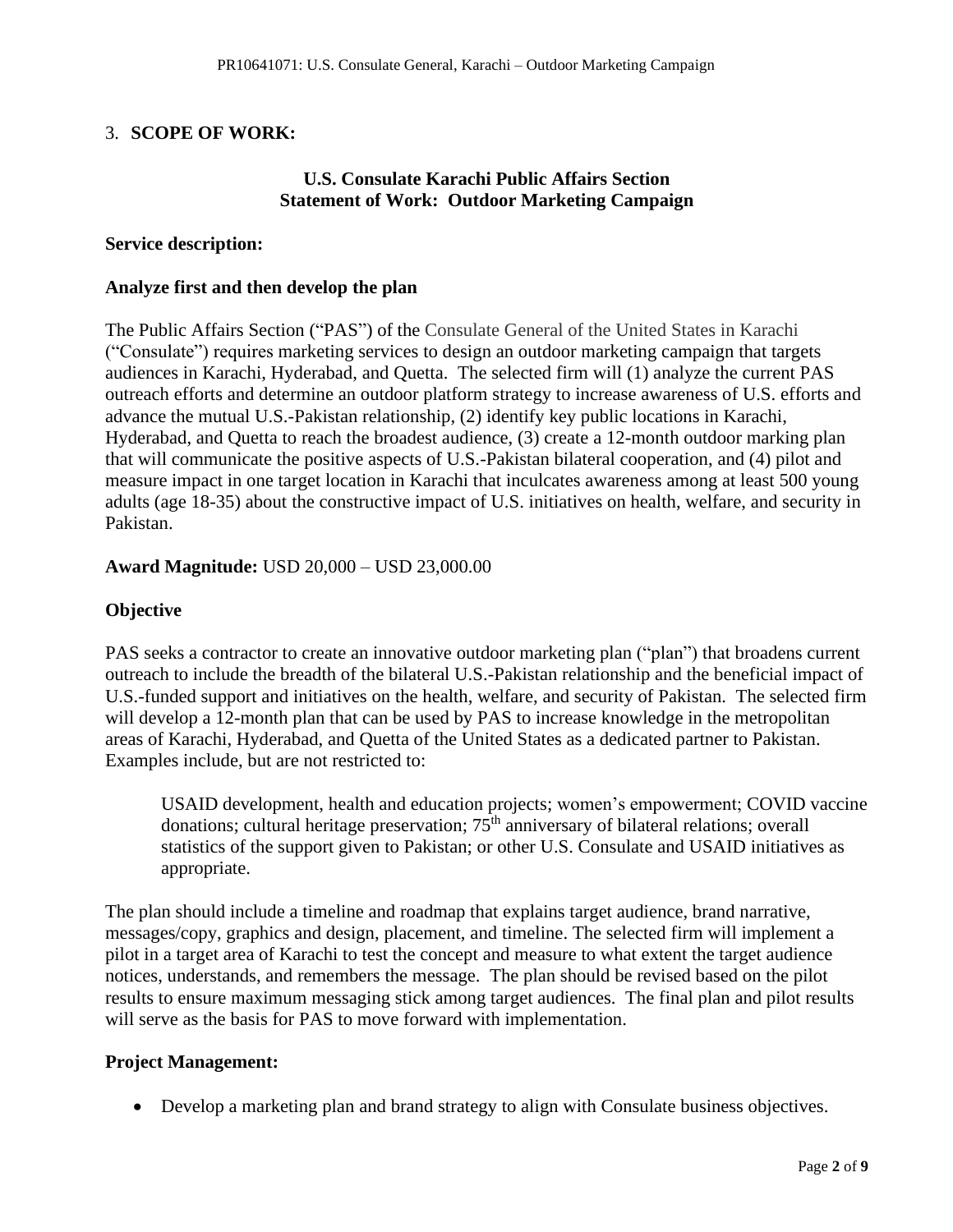PR10641071: U.S. Consulate General, Karachi – Outdoor Marketing Campaign

- Develop strategic marketing and advertising plans (with a focus on outdoor marketing, such as billboards and murals).
- Create the design and copy for three proposed outdoor marketing campaigns.
- Perform changes and edits to the marketing plan up to four times as per the requirements of the U.S. Government to meet the project's envisioned and agreed requirements.
- Provide biweekly updates on progress of project deliverables by email, along with monthly status reports in person or by video chat.
- The U.S. government will have full authority to use all or any parts of the marketing plan and marketing collateral for completion of the project.
- The contractor will have five months to develop the plan and pilot the project from the date that the contract is signed.
- The contractor will have three months after the completion of the pilot to provide an evaluation report detailing the outcome and results of the campaign.

### **Project Deliverables:**

- Analysis of current PAS marketing strategy and audience reach, and an analysis of how outdoor marketing can increase awareness among young adults ages 18-35 about U.S. support for and collaboration with Pakistan.
- 12-month strategic outdoor marketing plan to be carried out in the metropolitan areas of Karachi, Hyderabad, and Quetta that includes, but is not limited to:
	- o Three marketing campaigns/concepts highlighting different aspects of the U.S. efforts to advance the mutual U.S.-Pakistan relationship
	- o Timeline
	- o Target audience
	- o One brand narrative for the consulate
	- o Recommended locations within Karachi, Quetta, and Hyderabad
	- o Design, print and place a minimum of 50 visual/graphic content in targeted locations (i.e., billboard, roadside and meridian banners, murals, infographics etc.)
	- o Cost for implementation of the final plan
	- o Evaluation plan to determine the impact of the marketing campaign
- Implementation of a pilot outdoor marketing campaign in a target area of Karachi, with a goal of reaching 500 adults ages 18-35 with an enduring and accurate portrayal of valuable US assistance
- Analysis of pilot results three months after the campaign ends.

The contractor agrees to provide visual/graphic content services as listed above and develop/produce any other visual content as necessary to support the pilot outdoor marketing campaign.

The contractor is responsible for installing, uninstalling, and monitoring the placements/ads.

The contractor will also provide editable files (Adobe's Photoshop, Illustrator, InDesign, Premiere pro and After Effects). These files must be provided to PAS in formats that can be printed/rendered and otherwise produced in scalable versions of the design as deemed fit.

### **Evaluation Criteria:**

- Prior experience designing and producing visual content/materials that will be used for digital and/or general outreach including an example of a past project for evaluation
- Clientele in top commercial sectors and/or foreign/local government entities.
- History of on-time delivery of finished content with project funders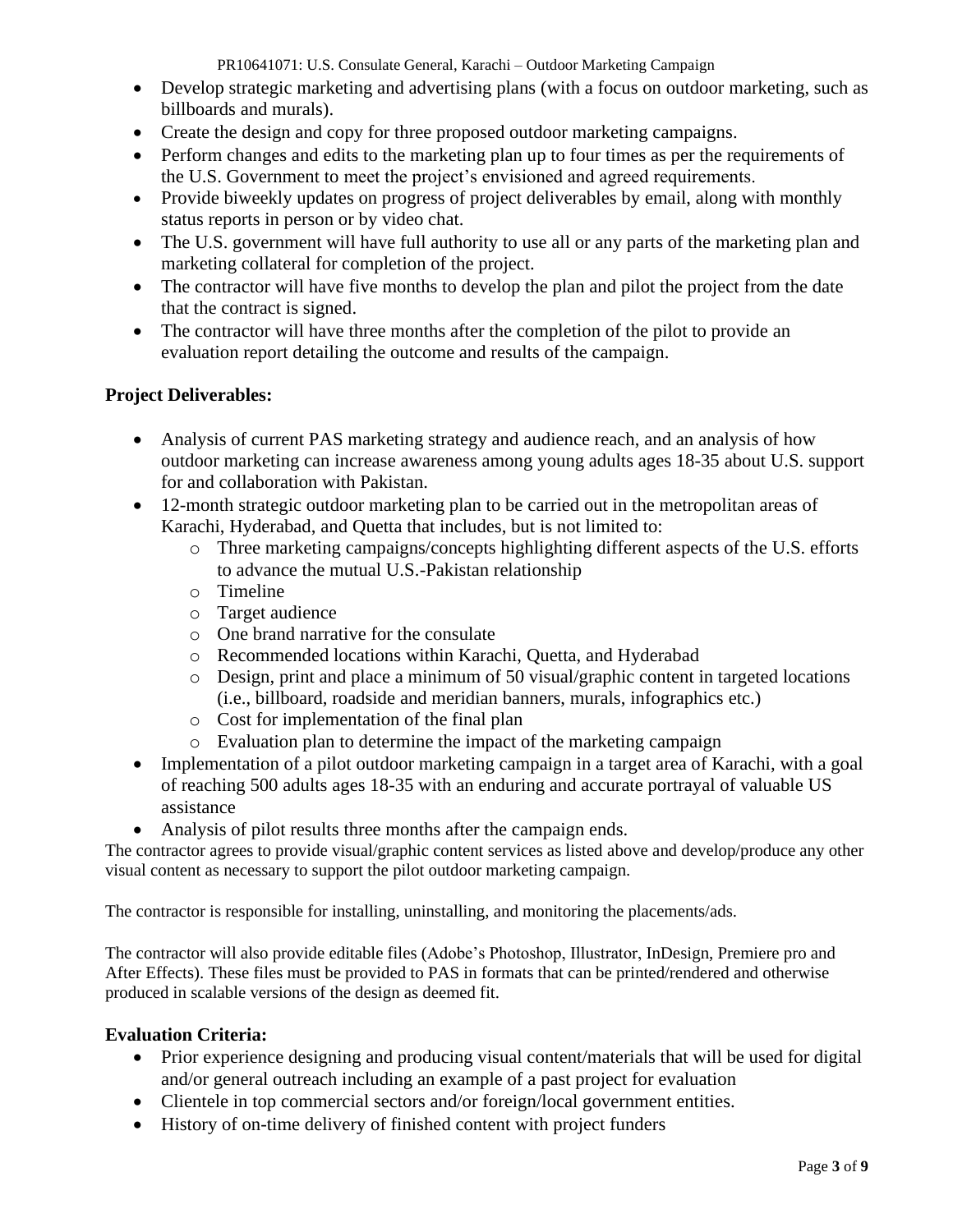PR10641071: U.S. Consulate General, Karachi – Outdoor Marketing Campaign

- Marketing tools of organization hardware/software expertise, (consumer relationship marketing - CRM, search engine optimization - SEO, event and video marketing etc.
- Sufficient financial record to hold large monetary value contracts and capability to run project without advance payment.

# **2. MANAGEMENT AND SUPERVISION**

### **2.1.** Supervision:

This supervisor shall be the focal point for the Contractor and shall be the point of contact with Consulate POC.

The Contractor is responsible for safety and shall comply with all local labor laws, regulations, customs, and practices pertaining to labor, safety, and similar matters.

### **2.2.** Materials and Equipment:

The contractor shall provide all necessary services and equipment to accomplish the government's requirement.

# **3. INSURANCE**

The contractor is responsible for obtaining whatever insurance is necessary according to local laws for the security of Government property while in contractor's custody. The contractor agrees that the Government shall not be responsible for personnel injuries or for damages to any property of the contractor, its officers, agents, servants, and employees, or any other person, arising from an incident to the contractor's performance. The contractor shall hold harmless and indemnify the Government from all claims arising there from, except in the instance of gross negligence on the part of the Government.

### **4. POINT OF CONTACT (POC)**

Consulate point of contact will be communicated to the successful bidder at the time of award.

# **5. PERIOD OF PERFORMANCE**

2-3 months.

# **6. TERMS & CONDITIONS**

### **6.1.** Inspection & Acceptance:

A Government representative/s will monitor the entire design and production process closely with company focal person, inspect from time to time the services being performed to determine whether work is being performed in a satisfactory manner and of acceptable quality.

# **6.2.** Payment Terms:

Contractor shall submit invoice upon satisfactory completion of each project milestone,

- Karachi, FMC Invoics KarachiFMCInvoices@state.gov
- Karachi, FMC Inquiries KarachiFMCInquiries@state.gov

Contracting Officer takes no responsibility for payment and/or associated queries.

Please note: Mode of Payment - Net 30 will be commenced on the date of receipt of invoice in the US Consulate General Financial Management Centre. Payment shall be made through EFT within 30 days upon receipt of legitimate invoice. Partial payment authorized on prior Public Affairs Section approval based on milestones achieved.

**6.3.** Submission of Tax Receipt: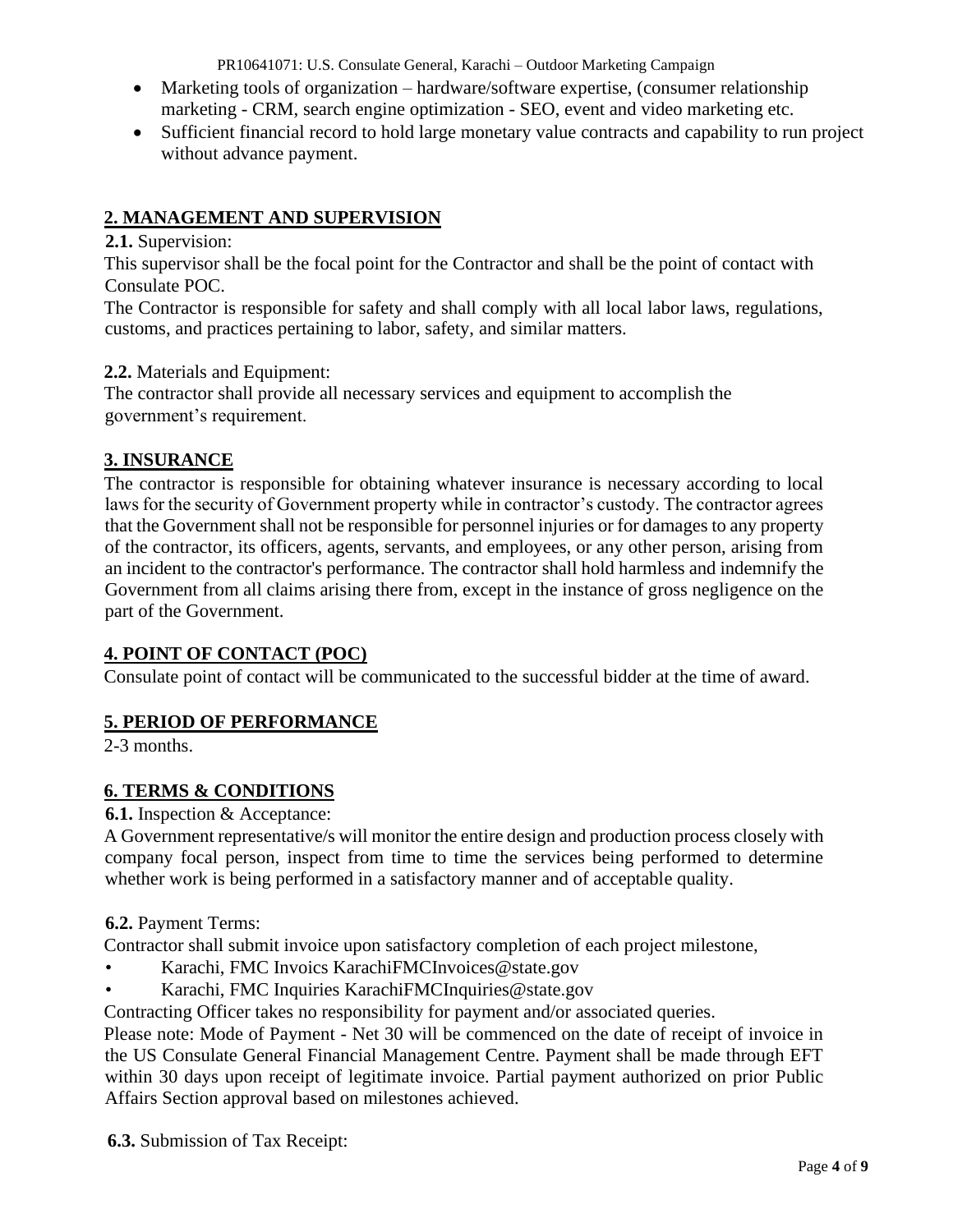PR10641071: U.S. Consulate General, Karachi – Outdoor Marketing Campaign U.S. Consulate General, Karachi is exempted from taxes under Vienna Convention for foreign missions approved by Ministry of Foreign Affairs.

**6.4.** Electronic Funds Transfer (EFT) Address/Banking Information

### **6.5.** COVID-19 Regulations:

The Contractor shall ensure strict compliance of all COVID -19 regulations in accordance with local mandates to include but not limited to: following NCOC GOP regulations, have correspondents (scheduled to hold one-on-one meetings with U.S. Consulate facility) fully vaccinated.

### **7. OFFER REQUIREMENTS:**

a) Please submit your quote on or before **April 15, 2022, at 1200hrs** via email to following email address:

krcprocurementcontracting@state.gov;

- b) Please prepare a quotation on your company letterhead in accordance with the requested details of this RFQ.
- c) Please provide reference of our RFQ#PR10641071 in all your correspondence regarding this request for price quotation.
- d) Please include list of your clients with past experience of similar work for at least three-five (3-5) years.
- e) Bidder must have a physical business address and good financial health in order to get this award. Provide evidence for business address and financial strength.
- f) U.S. Consulate representative/s may visit the site to evaluate its location, structure, and surroundings to determine acceptability.

# **08 . CONTRACT CLAUSES**

- 52.212-4 Contract Terms and Conditions Commercial Items (Alternate I (MAY 2014) of 52.212-4 applies if the order is time-and-materials or labor-hour)
- FAR & DOSAR clauses will apply to this purchase order. These clauses can be accessed through following link:

[https://usdos.sharepoint.com/sites/A-OPE/EA/SitePages/Purchase-Orders-and-BlanketPurchase-](https://usdos.sharepoint.com/sites/A-OPE/EA/SitePages/Purchase-Orders-and-Blanket-Purchase-Agreements-Commercial-Items.aspx)[Agreements-Commercial-Items.aspx](https://usdos.sharepoint.com/sites/A-OPE/EA/SitePages/Purchase-Orders-and-Blanket-Purchase-Agreements-Commercial-Items.aspx)

**52.204-24 Representation Regarding Certain Telecommunications and Video Surveillance Services or Equipment (OCT 2020).**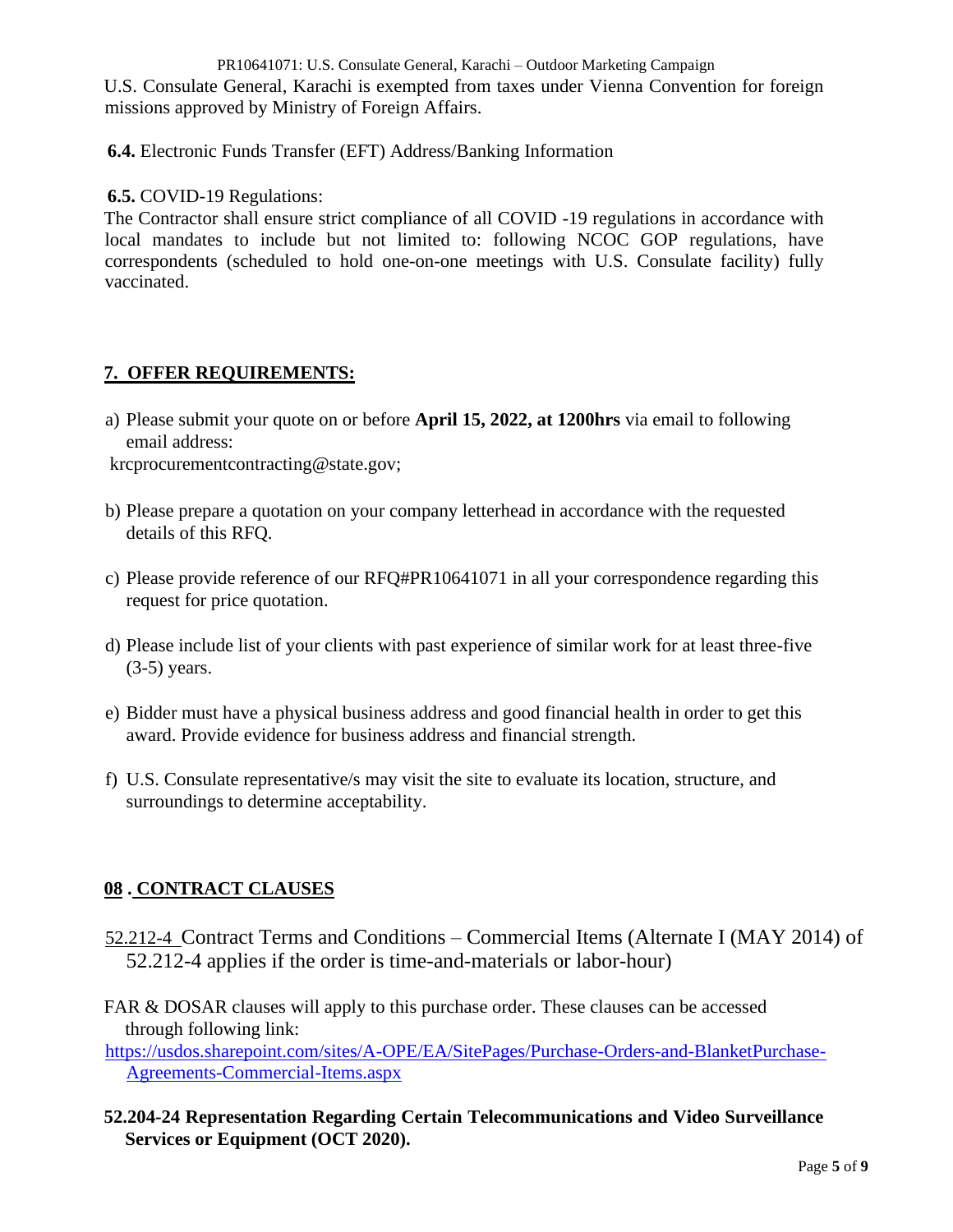- The Offeror shall not complete the representation at paragraph  $(d)(1)$  of this provision if the offeror has represented that it ''does not provide covered telecommunications equipment or
- services as a part of its offered products or services to the Government in the performance of any contract, subcontract, or other contractual instrument'' in paragraph  $(c)(1)$  in the provision at 52.204–26, Covered Telecommunications Equipment or Services— Representation, or in paragraph  $(v)(2)(i)$  of the provision at 52.212–3, Offeror Representations and Certifications–Commercial Items. The Offeror shall not complete the representation in paragraph (d)(2) of this
- provision if the Offeror has represented that it ''does not use covered telecommunications equipment or services, or any equipment, system, or service that uses covered telecommunications equipment or services'' in paragraph  $(c)(2)$  of the provision at 52.204– 26, or in paragraph  $(v)(2)(ii)$  of the provision at 52.212–3.
- (a) *Definitions.* As used in this provision—

*Backhaul, covered telecommunications equipment or services, critical technology, interconnection arrangements, reasonable inquiry, roaming, and substantial or essential component* have the meanings provided in the clause 52.204-25, Prohibition on Contracting for Certain Telecommunications and Video Surveillance Services or Equipment.

- (b) *Prohibition*.
- (1) Section 889(a)(1)(A) of the John S. McCain National Defense Authorization Act for Fiscal Year 2019 (Pub. L. 115-232) prohibits the head of an executive agency on or after August 13, 2019, from procuring or obtaining, or extending or renewing a contract to procure or obtain, any equipment, system, or service that uses covered telecommunications equipment or services as a substantial or essential component of any system, or as critical technology as part of any system. Nothing in the prohibition shall be construed to—

(i)Prohibit the head of an executive agency from procuring with an entity to provide a service that connects to the facilities of a third-party, such as backhaul, roaming, or interconnection arrangements; or

(ii)Cover telecommunications equipment that cannot route or redirect user data traffic or cannot permit visibility into any user data or packets that such equipment transmits or otherwise handles.

- (2) Section 889(a)(1)(B) of the John S. McCain National Defense Authorization Act for Fiscal
- Year 2019 (Pub. L. 115-232) prohibits the head of an executive agency on or after August 13, 2020, from entering into a contract or extending or renewing a contract with an entity that uses any equipment, system, or service that uses covered telecommunications equipment or services as a substantial or essential component of any system, or as critical technology as part of any system. This prohibition applies to the use of covered telecommunications equipment or services, regardless of whether that use is in performance of work under a Federal contract. Nothing in the prohibition shall be construed to—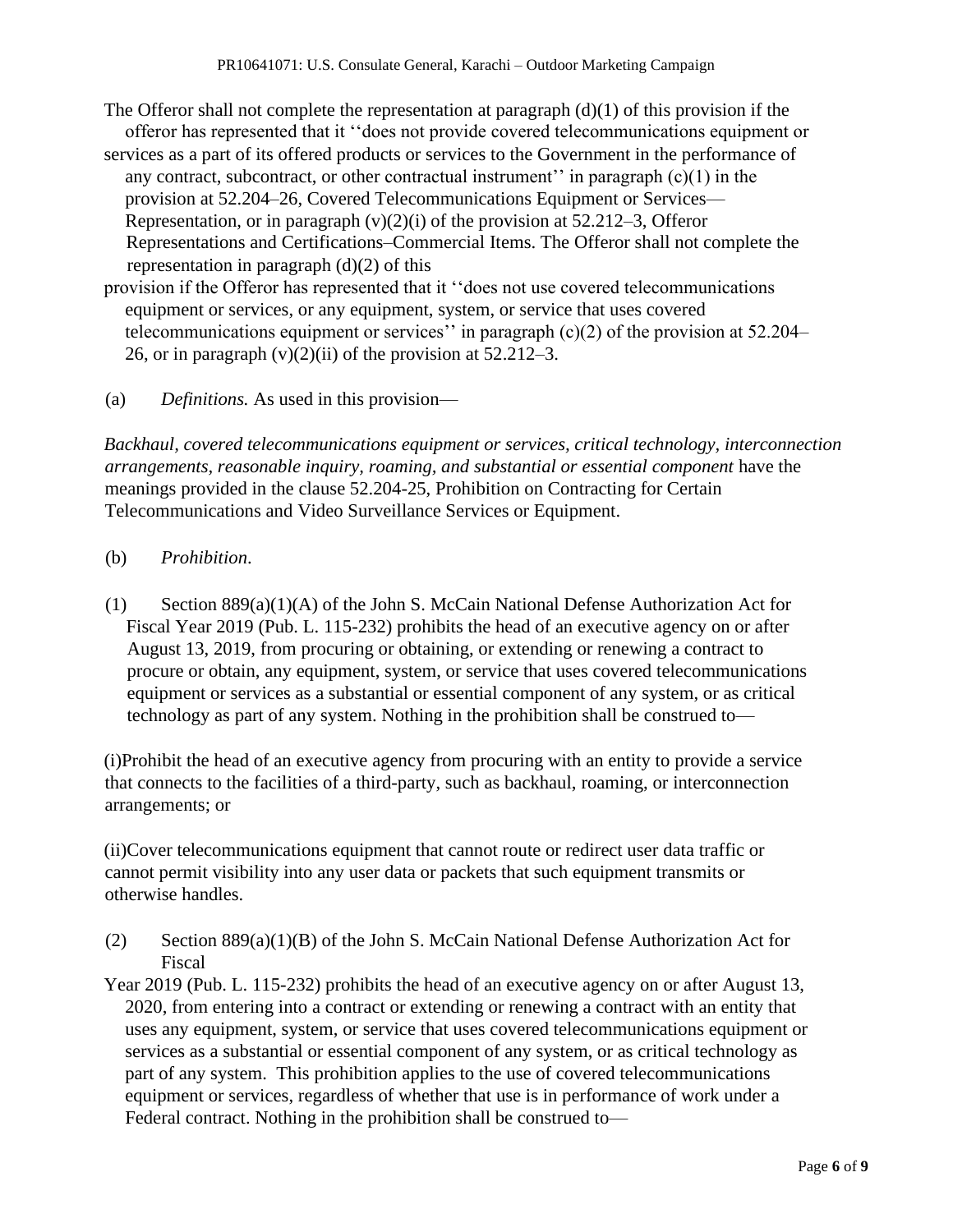PR10641071: U.S. Consulate General, Karachi – Outdoor Marketing Campaign (i)Prohibit the head of an executive agency from procuring with an entity to provide a service that connects to the facilities of a third-party, such as backhaul, roaming, or interconnection arrangements; or

(ii)Cover telecommunications equipment that cannot route or redirect user data traffic or cannot permit visibility into any user data or packets that such equipment transmits or otherwise handles.

(c) *Procedures.* The Offeror shall review the list of excluded parties in the System for Award Management (SAM) (https://www.sam.gov) for entities excluded from receiving federal awards for "covered telecommunications equipment or services".

(d) *Representation.* The Offeror represents that—

(1)It *□* will, *□* will not provide covered telecommunications equipment or services to the Government in the performance of any contract, subcontract or other contractual instrument resulting from this solicitation. The Offeror shall provide the additional disclosure information required at paragraph (e)(1) of this section if the Offeror responds "will" in paragraph  $(d)(1)$  of this section; and

(2)After conducting a reasonable inquiry, for purposes of this representation, the Offeror represents that—

It *□* does, *□* does not use covered telecommunications equipment or services, or use any equipment, system, or service that uses covered telecommunications equipment or services. The Offeror shall provide the additional disclosure information required at paragraph  $(e)(2)$  of this section if the Offeror responds "does" in paragraph (d)(2) of this section.

### (e) *Disclosures.*

(1) Disclosure for the representation in paragraph  $(d)(1)$  of this provision. If the Offeror has responded "will" in the representation in paragraph (d)(1) of this provision, the Offeror shall provide the following information as part of the offer:

(i)For covered equipment—

(A)The entity that produced the covered telecommunications equipment (include entity name, unique entity identifier, CAGE code, and whether the entity was the original equipment manufacturer (OEM) or a distributor, if known);

- (B)A description of all covered telecommunications equipment offered (include brand; model number, such as OEM number, manufacturer part number, or wholesaler number; and item description, as applicable); and
- (C)Explanation of the proposed use of covered telecommunications equipment and any factors relevant to determining if such use would be permissible under the prohibition in paragraph (b)(1) of this provision.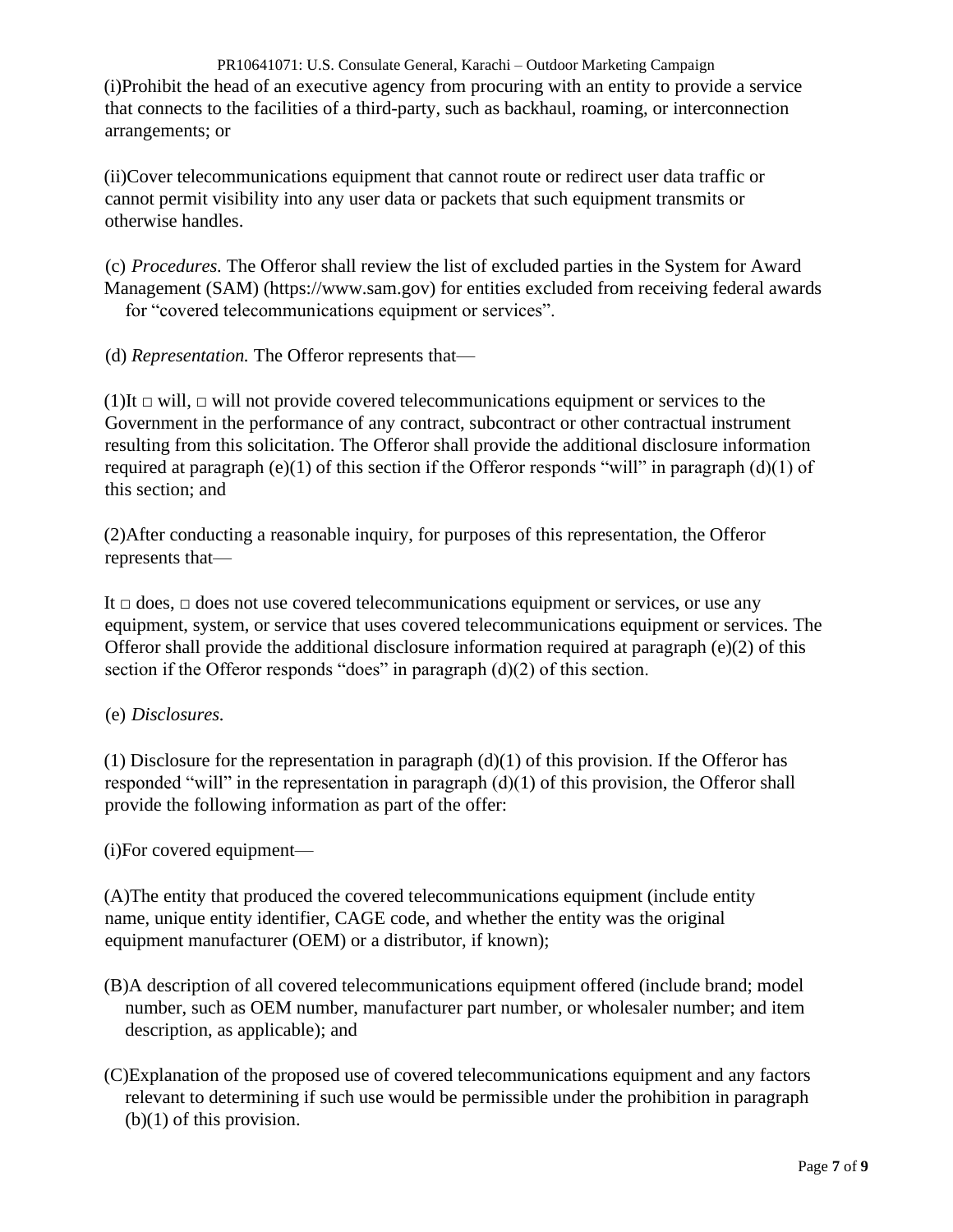PR10641071: U.S. Consulate General, Karachi – Outdoor Marketing Campaign (ii)For covered services—

(A)If the service is related to item maintenance: A description of all covered telecommunications services offered (include on the item being maintained: Brand; model number, such as OEM number, manufacturer part number, or wholesaler number; and item description, as applicable); or

- (B)If not associated with maintenance, the Product Service Code (PSC) of the service being provided; and explanation of the proposed use of covered telecommunications services and any factors relevant to determining if such use would be permissible under the prohibition in paragraph (b)(1) of this provision.
- (2) Disclosure for the representation in paragraph  $(d)(2)$  of this provision. If the Offeror has responded "does" in the representation in paragraph (d)(2) of this provision, the Offeror shall provide the following information as part of the offer:

(i)For covered equipment—

(A)The entity that produced the covered telecommunications equipment (include entity name, unique entity identifier, CAGE code, and whether the entity was the OEM or a distributor, if known);

(B)A description of all covered telecommunications equipment offered (include brand; model number, such as OEM number, manufacturer part number, or wholesaler number; and item description, as applicable); and

(C)Explanation of the proposed use of covered telecommunications equipment and any factors relevant to determining if such use would be permissible under the prohibition in paragraph (b)(2) of this provision.

(ii)For covered services—

(A)If the service is related to item maintenance: A description of all covered telecommunications services offered (include on the item being maintained: Brand; model number, such as OEM number, manufacturer part number, or wholesaler number; and item description, as applicable); or

(B)If not associated with maintenance, the PSC of the service being provided; and explanation of the proposed use of covered telecommunications services and any factors relevant to determining if such use would be permissible under the prohibition in paragraph

(b)(2) of this provision.

(End of provision)

# **52.204-26 COVERED TELECOMMUNICATIONS EQUIPMENT OR SERVICES REPRESENTATION (OCT-2020).**